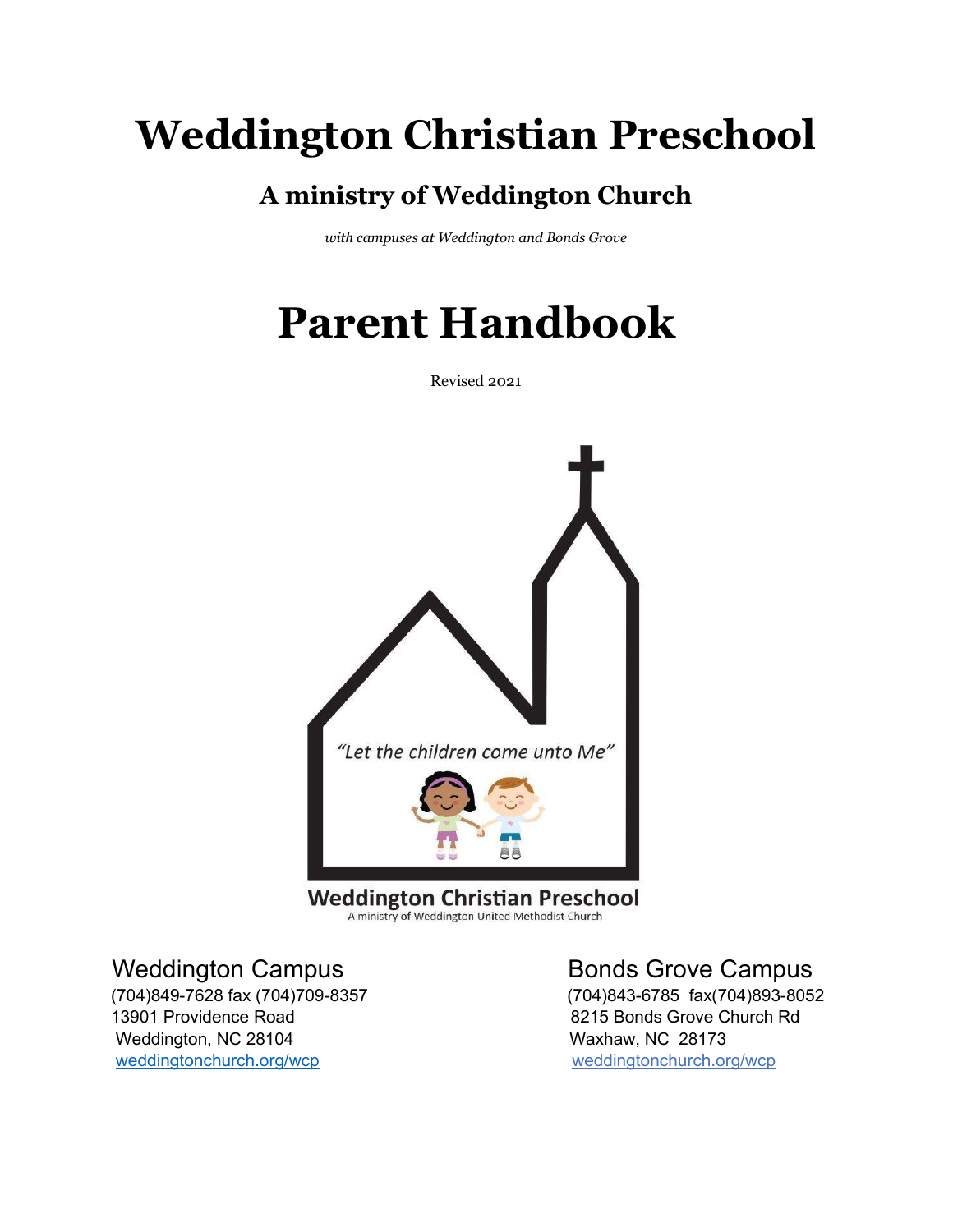2021-2022 School Year Dear Parents and Families,

Welcome to Weddington Christian Preschool. We are so grateful for the privilege of being in ministry with you and your child through Weddington Christian Preschool which is a ministry of the Weddington United Methodist Church. Children are precious gifts from God.

*Jesus said, "Let the little children come to me, and do not stop them; for it is to such as these that the kingdom of heaven belongs." (Matthew 19:14 NRSV)*

I am so proud of our teachers and Preschool team. Our Preschool team truly loves your children and feel called by God to be in ministry with them. We recognize that with every great privilege comes great responsibility. Our teachers and staff, our Preschool Board, and our church are committed to providing the best preschool program possible for your child.

*Train children in the right way, and when old, they will not stray. (Proverbs 22:6 NRSV)*

We would love for you to become a part of our church family. You are always welcome. We offer a variety of worship styles and times. We worship at our Weddington, Bonds Grove, and Monroe campuses. We have wonderful discipleship ministries for children, youth, and adults. We are engaged in vital local and foreign missions. You can learn more about the ministries and missions of this church at: [www.weddingtonchurch.org.](http://www.weddingtonchurch.org/)

If I or any of our church ministry team can ever do anything for you, please do not hesitate to ask. We consider you part of our congregation and ministry.

We pray God's blessings on you and your family as we begin this new school year together.

In ministry together,

Rev. Dr. Terry L. Moore

Senior Pastor

terry.moore@weddingtonchurch.org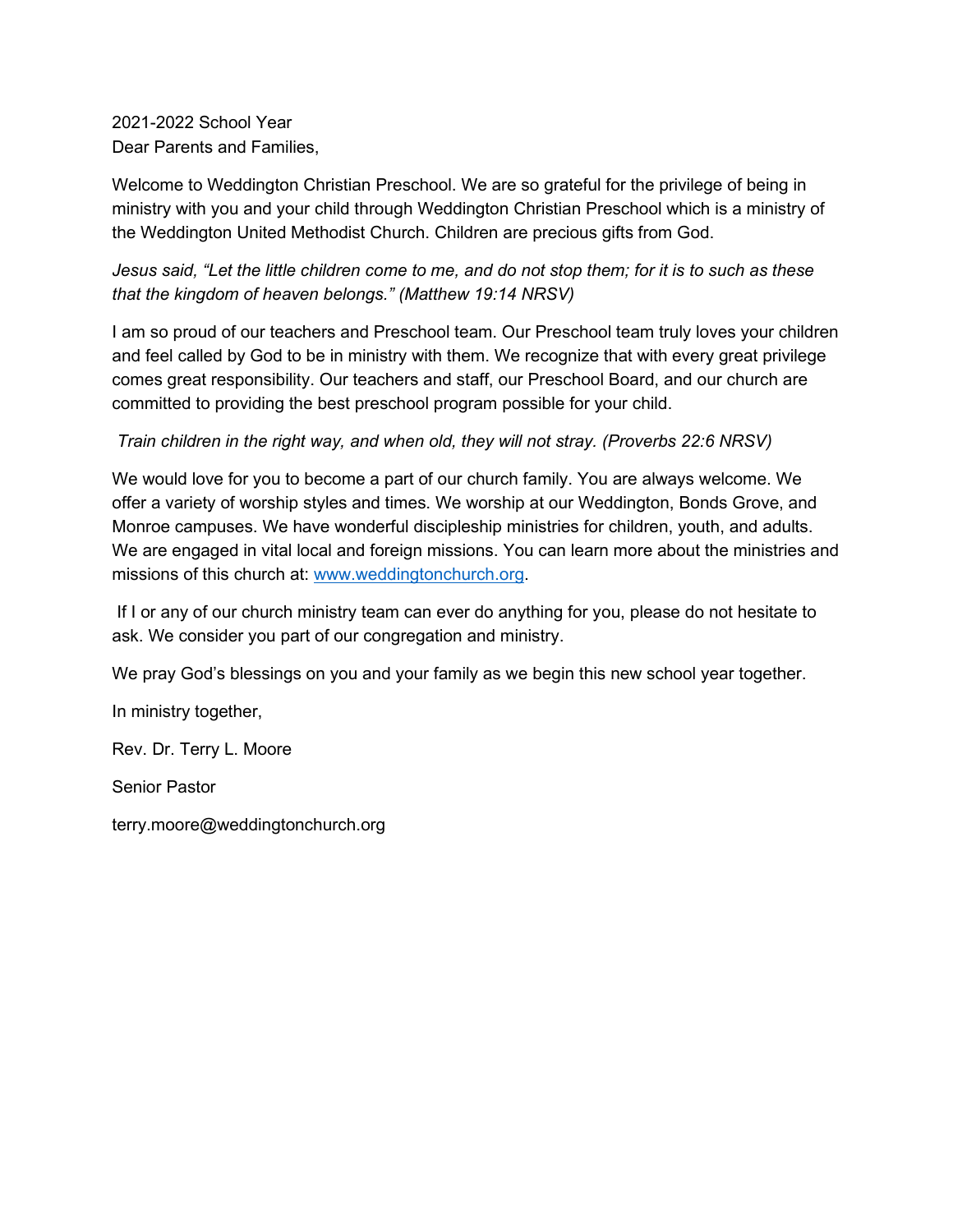*\*Handbook COVID 19 Note:* Due to the uncertain circumstances related to the COVID-19 situation, WCP may need to modify and change some of the policies and procedures that are stated in this handbook. We will be update and share guidelines that we may need to have in place to be proactive in our health management of our staff and our preschool families.

#### **Statement of Purpose and Philosophy**

Weddington Christian Preschool is a ministry of Weddington United Methodist Church. Our purpose is to provide a caring Christian environment in which children may grow in the grace and knowledge of our Lord Jesus Christ. We believe our developmentally appropriate curriculums and our atmosphere of love and trust will help the children develop a love of learning and help them grow and develop cognitively, physically, emotionally, spiritually and socially.

### **Preschool Goals**

Our program embraces sound child development principles to provide a nurturing experience for our young children in a Christian setting. In our loving, secure environment, children learn to trust adults other than the parent while developing confidence in themselves and in their abilities. Children learn to work successfully with others and are free to explore their own capabilities and the world around them.

We strive to:

- treat all children as persons of value.
- work with parents to assure understanding and appreciation of each child's unique talents and needs.
- provide for the individual needs of each child in small-group settings.
- provide for the developmental needs of each child: social, emotional, intellectual, physical, and spiritual.

#### **School Leadership**

As a ministry of Weddington UMC*, Church Leadership* and the *Preschool Board* will provide guidance to the program and the director of this ministry area. Board members include church members and members of the preschool community.

The *Preschool Director* of the program and *Assistant Directors* of each campus lead the teaching staff in the day-to-day operations of the school.

Our *VIP (Volunteers Impacting our Preschool) Committee* is the volunteer support body for the preschool. Comprised of a chairperson and parent volunteers, the goal of this committee is to actively involve parents in the preschool community in a meaningful way. Parents are encouraged to get involved. Opportunities include: fundraising, missions and outreach, event planning and communication.

*Room Parents* serve in each classroom to assist teachers in various ways throughout the year.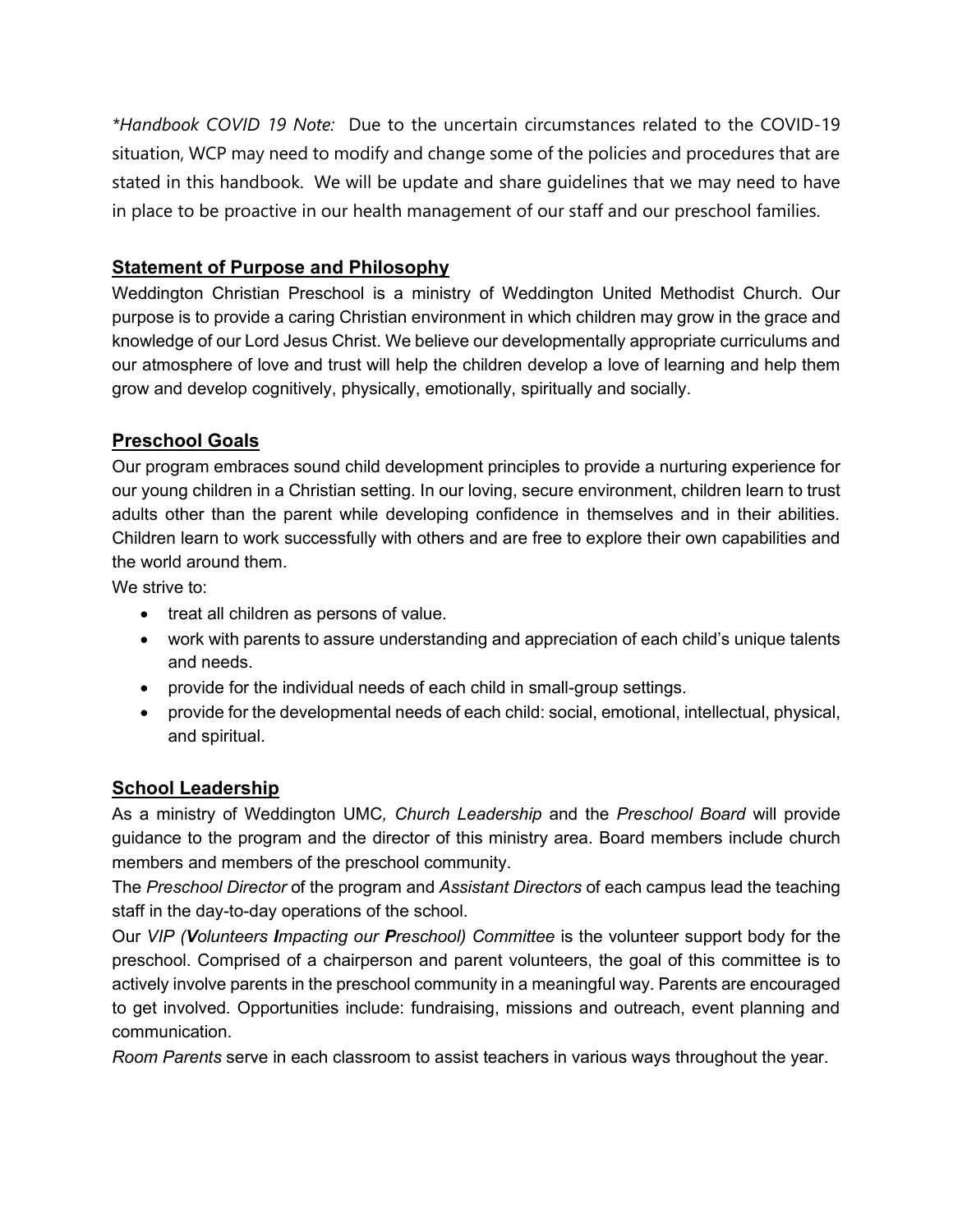#### **Hours of Operation**

Our Preschool Classes on the Weddington Campus and Bonds Grove Campus will operate from 9:00am-1:00pm, Monday-Thursday.

The program operates on a 9-month school year calendar, beginning after Labor Day in September and ending before Memorial Day in May.

Our school calendar coordinates closely with the Union County Public School's calendar for holidays and closings. (Exception: WCP does not follow UCPS make-up days)

#### **Registration**

All children must be registered to attend the program. In order to register for our preschool program, you must return the following:

- Completed Registration Form
- Registration Fee
- Children's Medical Report and current Immunization Records
- Pre-paid May Tuition and Supply Fee for the upcoming year

The registration fee is a **non-refundable** fee that reserves a place for your child in the program. Registration for the following school year for current WCP families will be handled through backpack correspondence in January.

Currently enrolled families with siblings have first opportunity for placement. Church members and returning families not currently enrolled are placed next, followed by families from the community for any spaces remaining. Tours are held for interested families prior to the enrollment deadline. Updated enrollment information will be posted on our preschool website.

No child may be enrolled in more than one class (i.e. enrolled in 2 day 2's, Monday/Wednesday class and 2 day 2's, Tuesday/Thursday class).

Weddington Christian Preschool does not discriminate on the basis of race, color, and national or ethnic origin.

All enrolled children must be current with North Carolina immunization requirements. We do not accept any waivers or exemptions.

#### **Class Placement**

**Our program offers classes for 2, 3, and 4-year-olds and Transitional Kindergarten**. A list of all classes offered can be found on our website under the Tuition and Classes Tab. All children must achieve the required age on or before August  $31<sup>st</sup>$ . Classes may be added or changed according to need and availability of space. Children will be placed in the age-appropriate class in order to provide the best developmental experience for each child.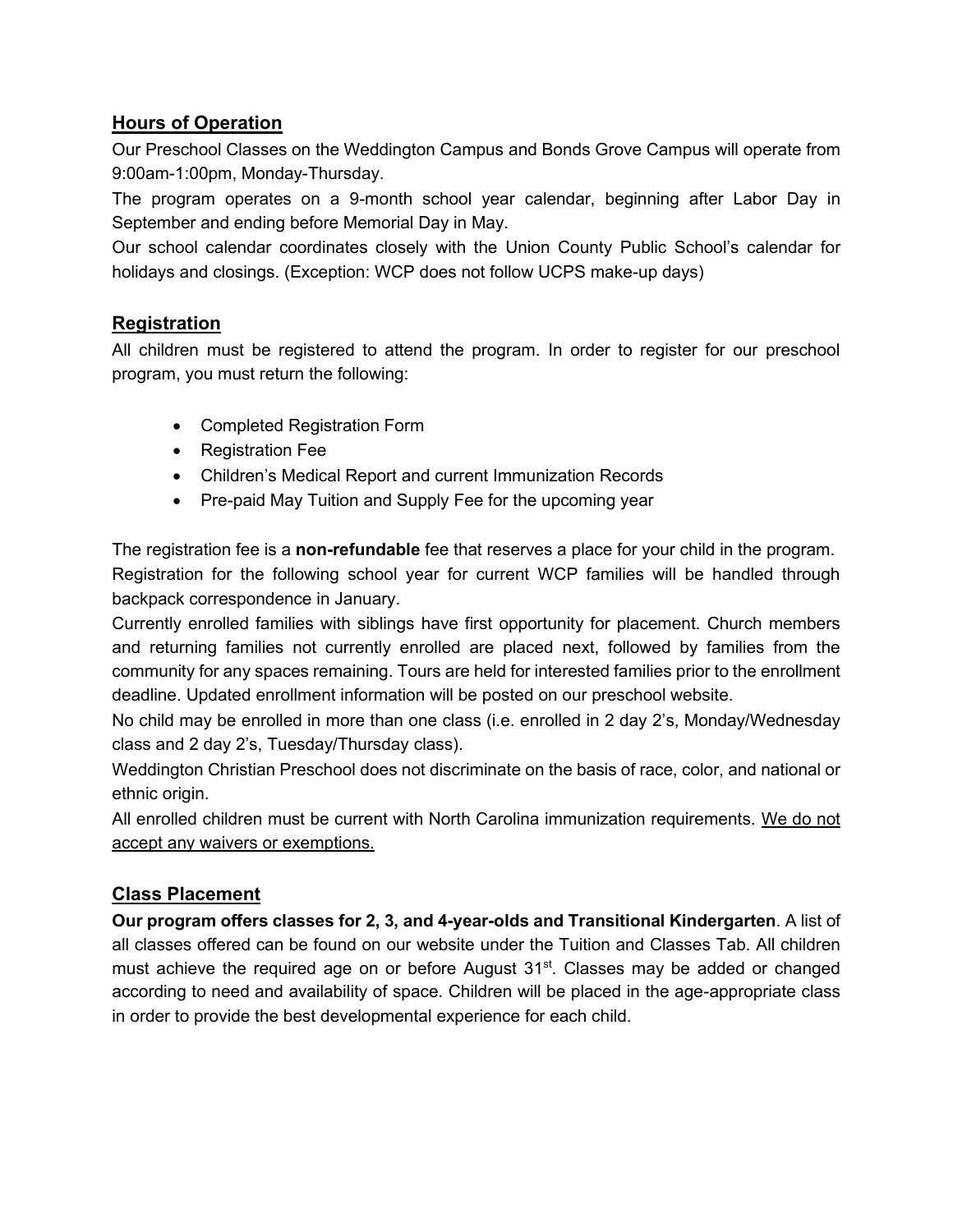**Transitional Kindergarten**: Our TK program is for children who are on track to attend kindergarten but would benefit from another year in a smaller setting. These children typically meet the age requirement of 5 years by August 31 of the current year, have received a teacher recommendation, there is parental desire, and/or have completed a 4-year-old preschool program.

#### **Withdrawal Policy**

In the event a child must be removed or withdrawn from the program, a minimum 30-day notice must be given prior to withdrawing from WCP. **NO refund** of tuition for the partial month of attendance will be made. Any tuition payment falling within the 30-day minimum notice will be due to WCP. The supply fee may be refunded until August  $1<sup>st</sup>$  of the current year. The May prepayment of tuition may be refunded through April 1<sup>st</sup> of the current year with the appropriate 30-day notice, as long as other payments are up to date.

#### **Tuition Payment/Policies and Procedures**

Tuition is due by the first day of each month (September-April, May tuition was prepaid). Tuition may be paid by mailing a **check**, sending a check in your child's communication folder, or by bringing the check to the preschool office. Checks should be payable to Weddington Christian Preschool. If you are paying in **cash**, please bring to the preschool office and a receipt will be issued. Tuition can be paid through your personal bank account using the "**bill pay**" option. \*WCP is offering an **electronic check** payment option for the upcoming school year. Families who elect this option must fill out the Electronic Check Acknowledgement Form, located under the Forms Tab, and pay the \$15 yearly service fee. Once the office receives the form and fee, log-in information will be sent home. Families will be able to set up automatic, monthly tuition payments through this online payment system. Bank Draft Authorizations will no longer be accepted.

After the 5<sup>th</sup> of the month, a late fee of \$10.00 will be charged. Any bills not paid by the 5<sup>th</sup> will be invoiced and sent to you showing the delinquent amount.

Anytime there is an extenuating circumstance of need, the parent should discuss the needs with the Preschool Director.

Applicable bank fees will be added to returned checks.

There will be no refunds or credits for days missed due to illness or travel, unforeseen closings for any reason, scheduled holidays or workdays.

Please refer to the website for class offerings and tuition rates: [www.weddingtonchurch.org/wcp.](http://www.weddingtonchurch.org/wcp) To provide start-up funding, prepayment of the final month's tuition and supply fee are due by May  $1<sup>st</sup>$  of the current year. If prepayment is not received by the due date, a child's placement may be forfeited.

If you require a statement for your taxes, please call or email the preschool office.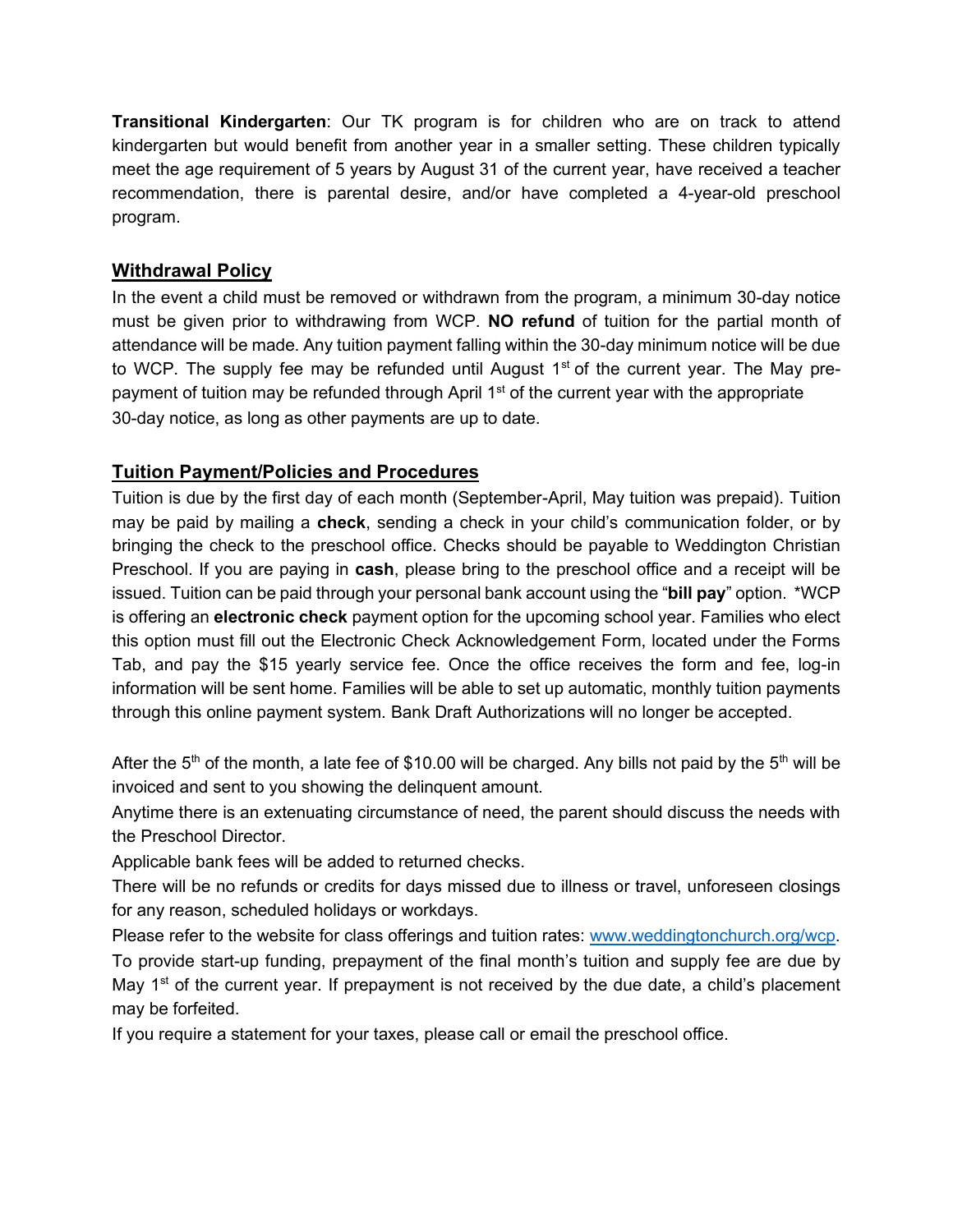#### **Attendance**

Consistency is very important for preschool-aged children, and we highly encourage regular attendance and punctuality. We ask that you respect the times of the program and limit early pick up or late arrival. Late morning arrivals tend to disrupt the class and the teacher. Our desire is that preschool be a positive experience for your child.

#### **Carpool/Weddington Campus and Bonds Grove Campus**

Carpool usually begins for our preschool children several weeks after the start of school, giving the children time to settle into classes. Carpool drop-off and pick-up signs and procedures will be sent home prior to starting carpool in September. Please plan to read and familiarize yourself with provided carpool procedures and share this information with anyone who may be involved with our carpool.

Parents will be required to have a designated sign hanging from the rearview mirror in order to pick up your child. If your child is being picked up by someone other than a parent, you must send a note signed by the parent and allow them to use your child's duplicate sign. Those without a sign will need to show a Photo ID and verified as an authorized release person before a child can be released.

On the days that you will be walking into the building for drop-off or dismissal, please bring siblings inside. **Children may not be left unattended in a vehicle for any reason including; the sibling is sleeping, weather, or inconvenience.**

Please keep in mind drop-off and pick-up can be hectic. For this reason, we ask that you do not carry lengthy conversations with the teacher at this time. Staff members will also minimize conversation to expedite the flow of traffic. If you have any concerns or questions, please ask them to contact you.

We will not place a child in a car without a visible car seat or booster seat. When making arrangements for your child, please make this a priority.

Cell phone use while in the carpool line is prohibited for the safety of the children and staff. We appreciate your full attention during this important and busy time of our preschool day.

There might be times where we delay or stop carpool for a length of time due to weather or other emergencies. We will communicate verbally during carpool or through the Remind App.

#### **Arrival/Morning Procedures: Preschoolers/Weddington Campus**

For the convenience of parents and safety of children, we provide a carpool drop-off for our preschoolers beginning at 8:50 a.m. and concluding at 9:05 a.m. Please be as prompt as possible. If you arrive late, please plan to park, sign in, and wait in the lobby until children/teachers have all arrived to their classrooms.

Parents are responsible for unbuckling their children and having them ready to exit from the rightside door. In order for carpool to run smoothly and safely, parents must stay in the car and all children must exit from the right side of the car.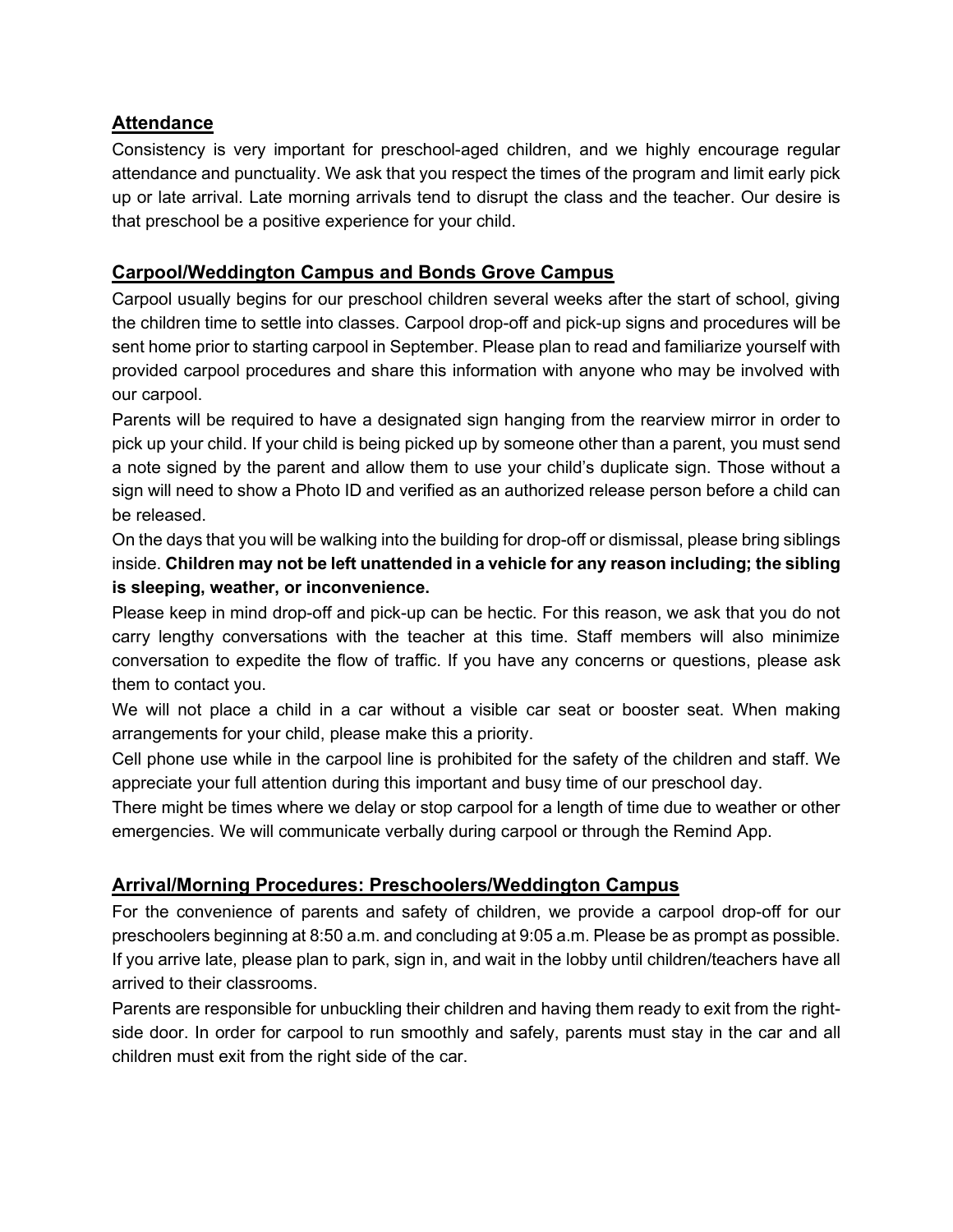#### **Arrival/Morning Procedures: Preschoolers/Bonds Grove Campus**

For the convenience of parents and safety of children, we provide a carpool drop-off for our preschoolers beginning at 8:50 a.m. and concluding at 9:05 a.m. Please be as prompt as possible. If you arrive late, please plan to park and sign in at the office.

Parents are responsible for unbuckling their children and having them ready to exit from the leftside door. In order for carpool to run smoothly and safely, parents must stay in the car and all children must exit from the left side of the car.

#### **Departure/Afternoon Procedures: Preschoolers/Weddington Campus**

Preschoolers will begin dismissal of carpool beginning at 12:50 p.m. and concluding at 1:05 p.m. Children will be put in the car by a staff member on the right side of the car and parents will be directed to pull forward into the specified area to secure children in the proper car seat.

#### **Departure/Afternoon Procedures: Preschoolers/Bonds Grove Campus**

Preschoolers will begin dismissal of carpool beginning at 12:45 p.m. and concluding at 1:05 p.m. Children will be brought to the left side of the car and parents will buckle them in. Parents will then get back in their car and wait for the signal to move to exit the parking lot.

#### **Late Pick-Up: ALL**

Late pick-ups bring unnecessary anxiety to your child and creates hardships for our staff who may have obligations after school. We ask that you be on time when picking up your child. Recurring lateness will result in a \$5.00 late fee for each incident except for extenuating circumstances. The parent or caregiver will be required to sign for a late pick-up. If you are unable to get here on time, please call us and let us know.

#### **Weddington Campus Preschool Classes: 704-849-7628 Bonds Grove Preschool Classes: 704-843-6785**

#### **Authorized Release of Children**

For your child's safety, if there is a change in pick-up, we ask that you send a written notice regarding the change. If you need to make a change in pick-up during the preschool day, you may call the preschool office and notify us. If there is no note or carpool sign, we will only release your child to those designated on the Critical Contact and Medical Information Card and/or Registration Form. A Photo I.D. will be required.

#### **Parent Availability**

It is important to know each day where you will be when your child is in our care. We will contact each person listed on the Critical Contact and Medical Information card on file. Please keep the office, as well as your child's teacher, up-to-date with current home, cell and business phone numbers and address changes.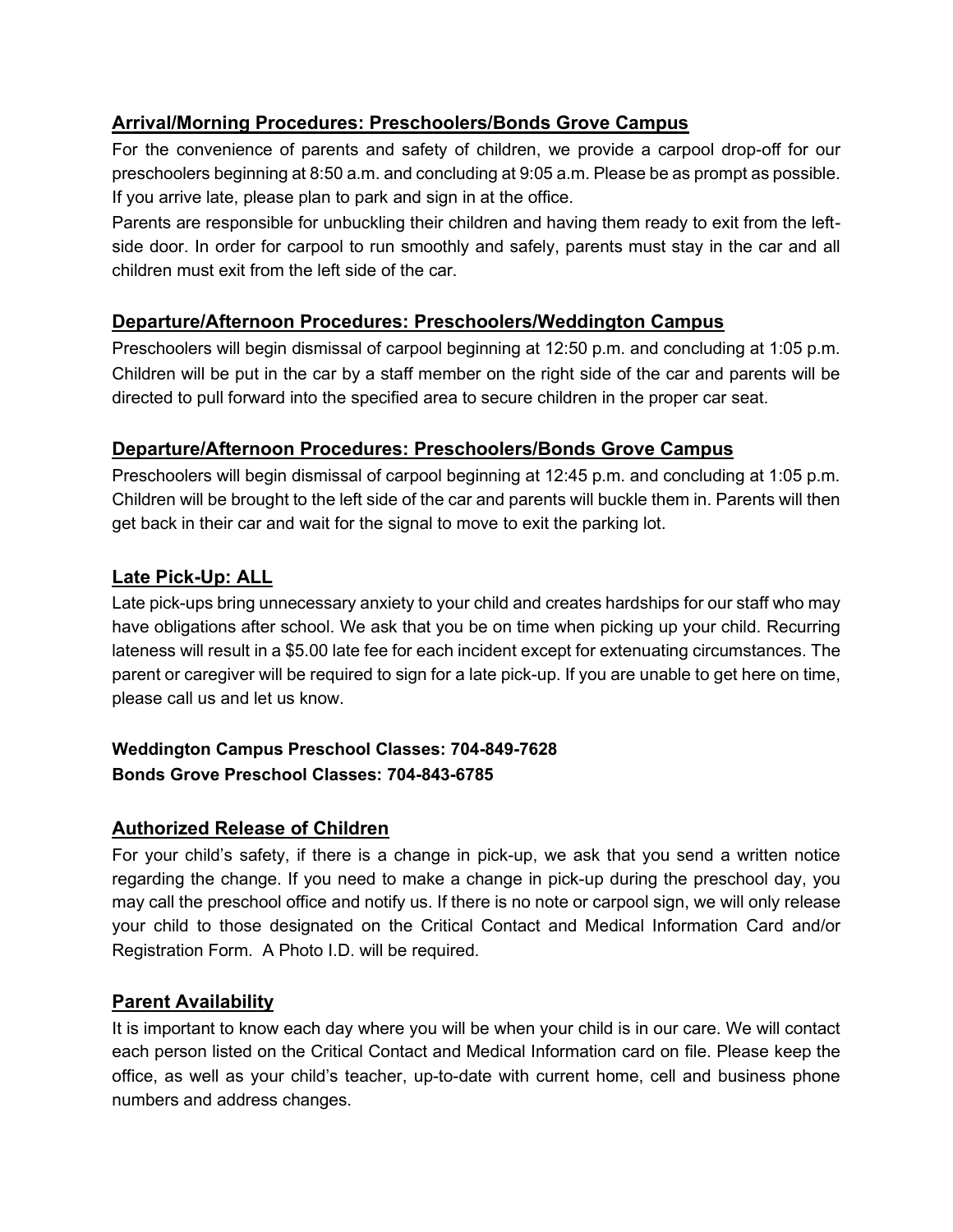#### **Security Procedures**

Realizing that the safety and security of all children and employees of WCP is of utmost importance, policies are in place that must be followed to ensure safe learning environments.

Children must always be accompanied by a staff member or parent and never to be left to walk alone. All staff members can be recognized by their staff badge which is worn at all times.

All doors are locked in all buildings. Visitors and parents wishing to enter once the children are in the building must enter and exit as follows:

*Weddington Campus:* Visitors and parents will be admitted at the double doors at the Education Wing near the WCP office. Please sign in at the Reception Desk and wear a visitor tag when in the building. Please only enter and exit at the preschool entrance.

*Bonds Grove Campus:* Enter at the door by the playground, sign in at the office window, and wear a visitor tag when in the building. Please only enter and exit at the preschool entrance.

#### **Weather Closings**

Unplanned closings will be posted online on our website: [www.weddingtonchurch.org/wcp,](http://www.weddingtonchurch.org/wcp) posted on our Weddington Christian Preschool Facebook page, sent out by email, and a text announcement will be sent via the Remind App.

There will be no makeup days or partial tuition refunds in the event of unplanned closings for any reason or for scheduled holidays and workdays.

#### **Inclement Weather Policy**

WCP follows the Union County Public Schools inclement weather postings. Union County Public Schools-Closed: WCP will be Closed Union County Public Schools-2 hour delay: WCP/Preschool Classes: **10:00**-1:00 Union County Public Schools-1 hour delay: WCP/Preschool Classes will be on time: **9:00**-1:00

#### **Health and Safety**

WCP seeks to maintain a safe environment for all children enrolled in our program. Please keep us informed and updated of any health or allergy issues your child may have throughout the year. It is also helpful to know if your child participates in any therapy services.

#### **Immunizations**

WCP Immunization Policy states that all children must be immunized according to current charts published by the NC Dept. of Health and Human Services:

[\(www.cdc.gov/vaccines/schedules/hcp/imz/child-adolescent.html\)](http://www.cdc.gov/vaccines/schedules/hcp/imz/child-adolescent.html)

Current Immunization Records must be updated and kept current during the school year for your child to remain in school. There are no exceptions to this rule and no waivers of any kind are accepted.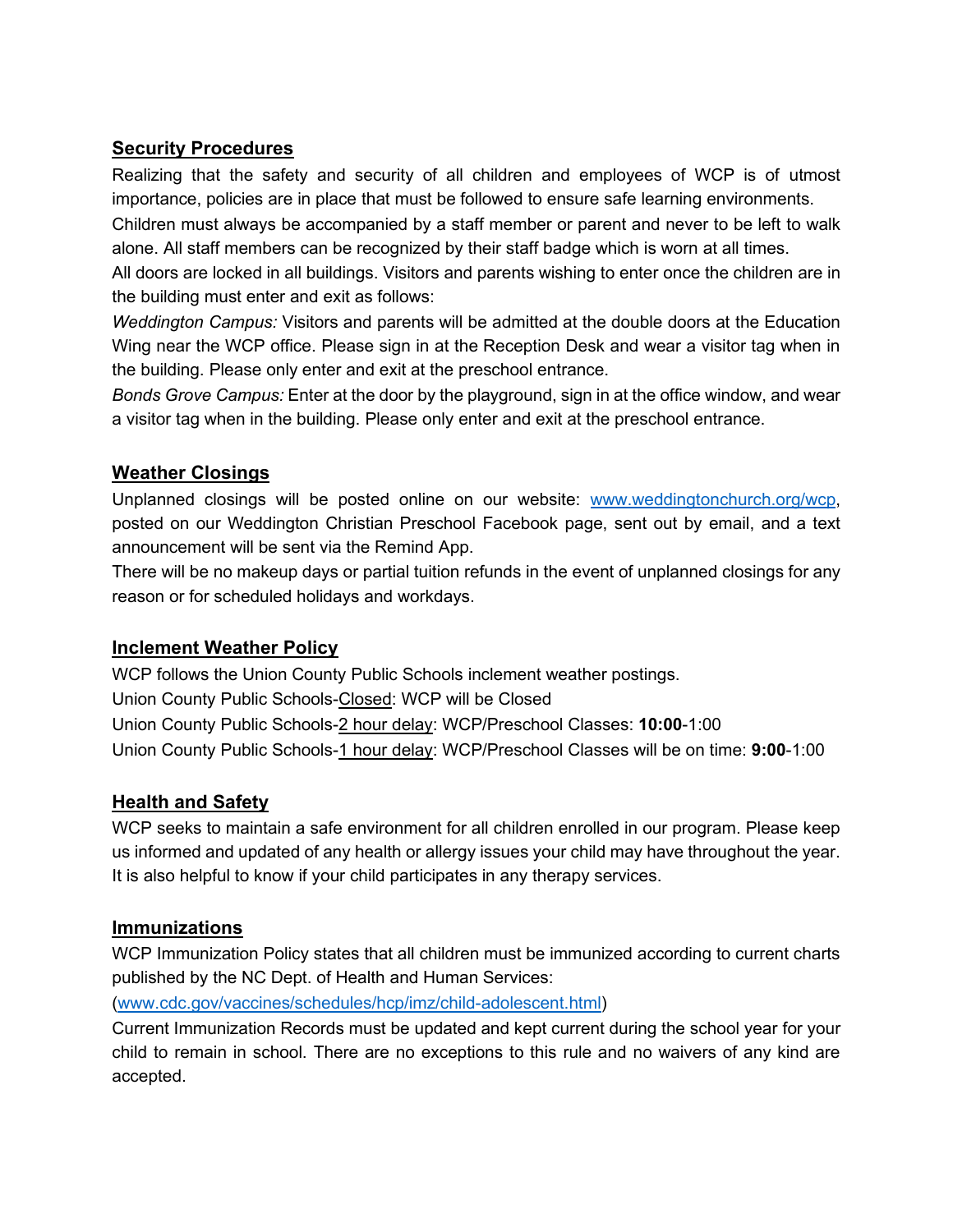**If this is your child's first year at WCP, we require current Immunization Records and a Children's Medical Report signed by your child's physician to be turned into the office by September 1st . Once this is on file in our office, parents will not need to update this again for future years at WCP unless there is a health or immunization change.** The Children's Medical Report can be printed, beginning June  $1<sup>st</sup>$  of the current year, from our website and faxed directly to the preschool office from the doctor's office. Immunization Records can also be faxed directly to our office.

#### **Illness/Sick Policy**

We make every effort to maintain a healthy environment and prevent the spread of germs and illness. It is required that children with the following symptoms remain home:

- Fever within last 24 hours, unidentified rash, or cold
- Vomiting or diarrhea within last 24 hours
- Deep cough or sore throat
- Contagious/communicable disease (chicken pox, strep throat, impetigo, conjunctivitis (pink eye), pneumonia, flu, fifths disease, hand/foot/mouth, head lice, cytomegalovirus, molluscum contagiosum, mumps, measles, ring worm, etc.)
- Matted or runny eyes

**NOTE**: Any child who comes to school with the above conditions will not be allowed to stay and the parents or emergency contacts will be called.

In the event that your child is diagnosed with a communicable disease or contagious illness, we ask that you notify the office with the diagnosis as soon as possible so that we may notify our other families if necessary. We also ask that parents send in a brief note describing a child's illness after an absence.

- Information about a child's condition will not be disclosed to others except as authorized in writing by the parents or guardians.
- Written authorization may be requested from the parents, if in the Director's opinion, such information is necessary for our staff to properly care for the child and to protect other children from any health risks.
- If the Director is informed or has a reasonable basis for believing a child has or is a carrier of a communicable disease, but has no information on file, information may be requested from the parents and a medical evaluation of the child required at the parents' expense.

**NOTE**: WCP may modify or add to this policy depending on the circumstances of an individual situation or as scientific knowledge becomes available. If necessary, the Preschool Board will consider the extent of a threat to the school community and make recommendations to eliminate or reduce any health risk.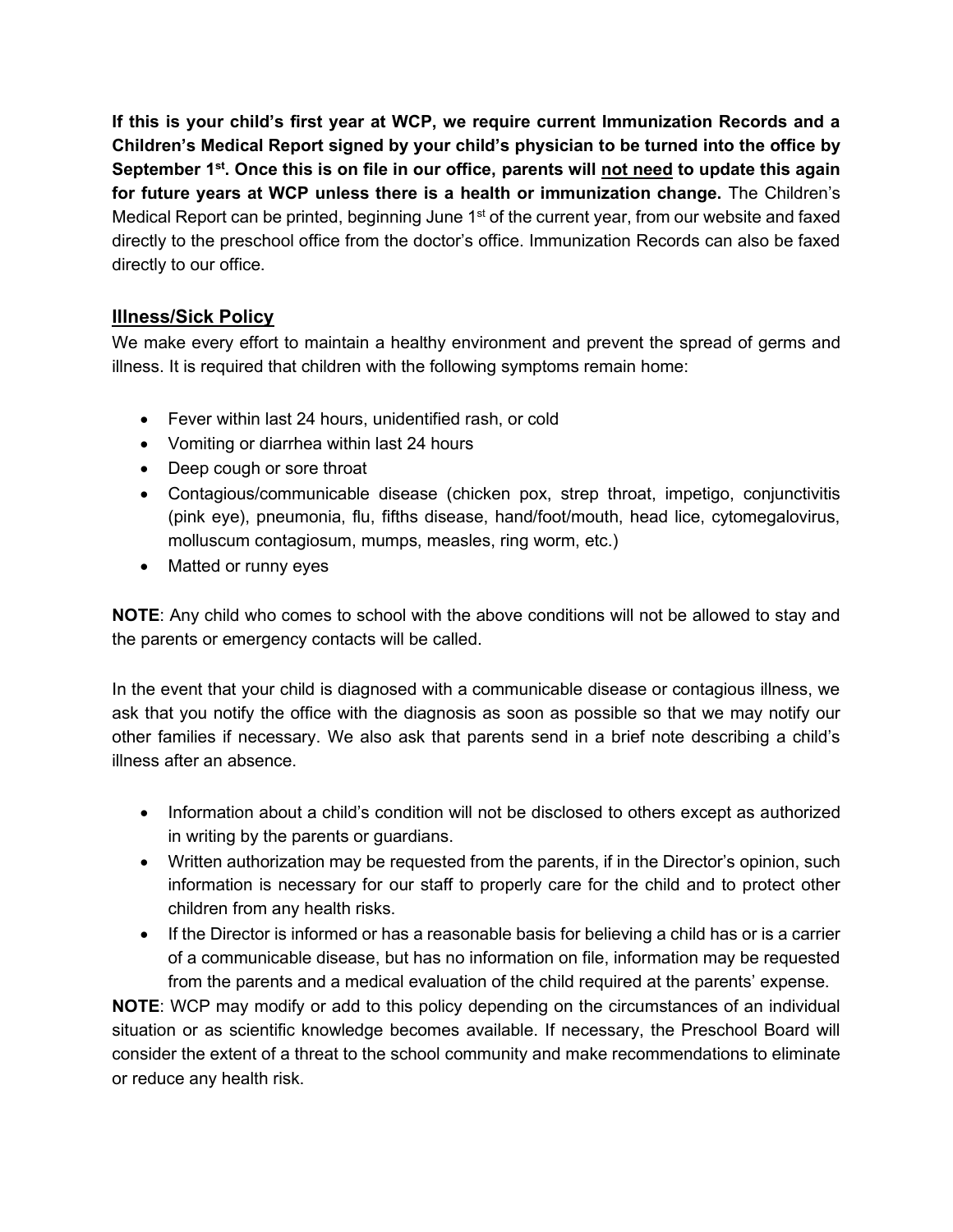**NOTE:** WCP will not administer medication at preschool unless an Allergy/Health Alert Plan has been developed. Parents are asked to administer any prescribed medications at home.

Please be considerate to our staff and other families when your child is sick. If a child has a fever, rash or illness, **keep them out of school until he/she is symptom free for 24 hours**.

If a child becomes sick at school, parents will be contacted immediately. The decision to exclude a child from preschool will be based on the following:

- Fever (99 degrees, underarm reading) or 100 degrees by ear or forehead
- 2 or more diarrhea episodes
- Illness prevents the child from participating in classroom activities
- Illness requires more care than the staff is able to provide without compromising the needs of other children
- Keeping the child in care poses increased risk to others with whom the child comes in contact

\*\*If your child suffers from allergies that causes a clear runny nose, but is otherwise well enough to come to school, we require a note to that effect from your pediatrician, or it can be stated on the Children's Medical Report, before he/she can attend school.

A doctor's note will be required, acknowledging that it is safe for your child to return to school after being diagnosed with a contagious illness or rash, or has recovered from a serious injury or surgery. It is always a good idea to get a doctor's note whenever your child has a sick visit, stating when your child can return to school.

#### **Head Lice Policy**

We will notify you if your child has been exposed to lice at school. Any child being treated for head lice will be checked upon returning to school and will not be readmitted to class unless all nits have been removed. No matter how many times your child has been treated, as long as there are nits, there can be lice. Additionally, the Preschool Director and/or any teacher can conduct a head lice check by classroom or school-wide if a case of head lice is suspected.

#### **Allergies/Health Conditions**

We make every attempt to ensure classrooms are safe for all students. **We ask all parents to send in NUT-FREE lunches with their children**. It is the parent's responsibility to notify the school of any known allergies or health conditions. The school will provide Allergy/Health Alert Forms for the parents to complete and return with properly labeled medications and will replace those medications after use or upon expiration. We can only accept WCP Alert Forms and not those provided by the physician. Parents are asked to provide teachers with acceptable/unacceptable foods as per the child's specific allergy. Throughout the year, parents will provide appropriate or alternative snacks for children during class events, celebrations, or parties.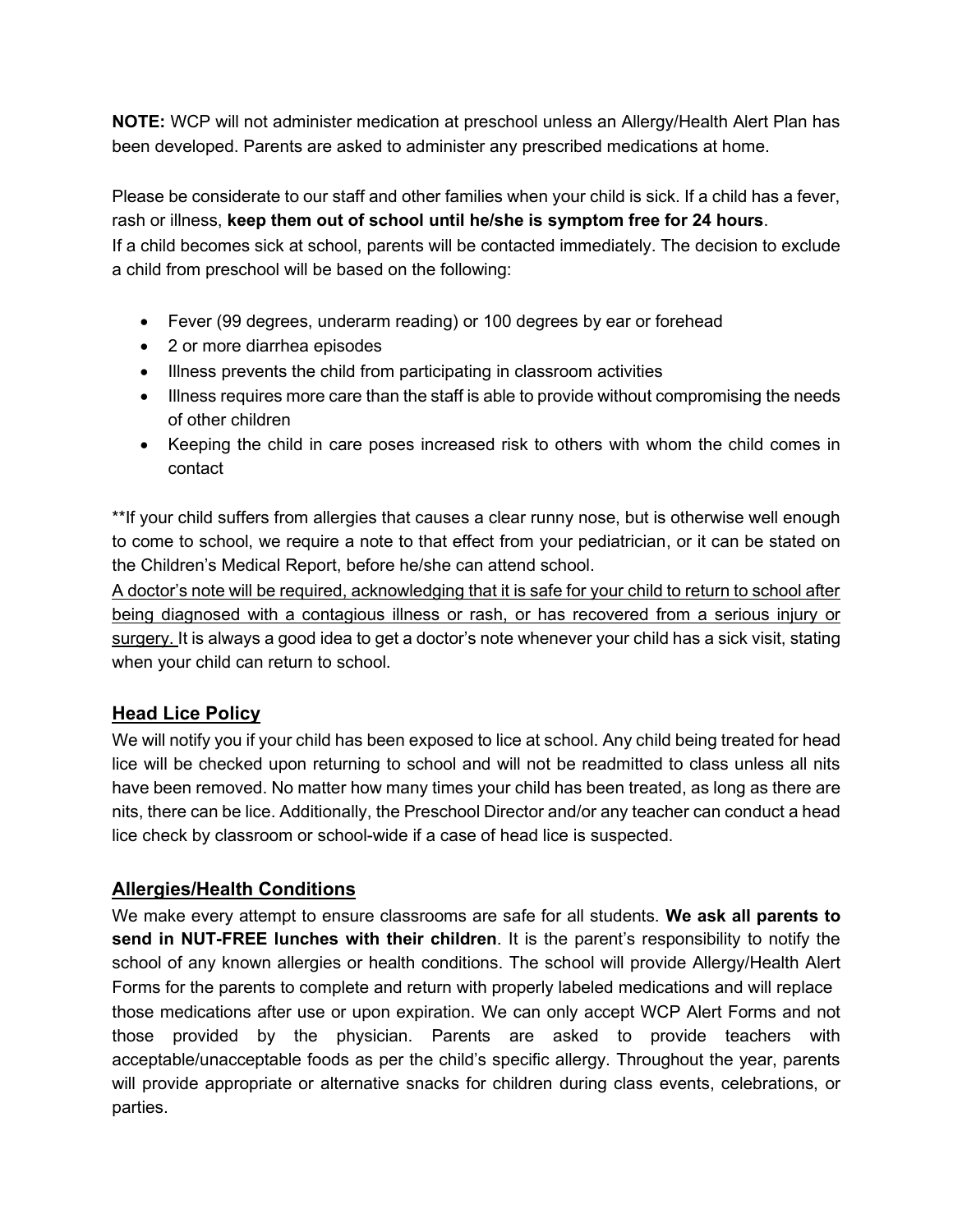### **EpiPen/Auvi Q Policy**

If your child requires the use of an EpiPen/Auvi Q: WCP requires 2 EpiPen/Auvi Q injectors and complete instructions for administering them. For your child's safety, these medications and forms must be turned in by the first day of school.

#### **Release for Medical Emergency Treatment**

Every precaution is taken to keep the children safe and well at school. As part of the registration form, you signed an emergency release form in order for us to provide care while at school. The school will make every reasonable effort to contact the parent and the physician named on the form. In the event an injury or illness appears serious and medical treatment is deemed necessary, paramedics will be contacted immediately. The paramedics will decide whether the child should be taken to the nearest hospital.

#### **Biting Policy**

With young children (under age three), biting is a normal and temporary development phase, particularly for those who do not yet have the verbal skills to express their thoughts. However, we recognize that this behavior is not only disruptive to the class, but also unsafe. Teachers will do their best to prevent biting, but in the event that a child is bitten you can expect:

- First aid and comfort will be given to any child who is bitten
- The biter will be firmly reminded that biting is not an acceptable way to treat his/her friends and will receive a consequence of being separated from the group for an age-appropriate amount of time.
- Parents of both children will be notified (a phone call if the skin is broken)
- The parent of the biter may be asked to come take their child home for the remainder of the day.
- We will have a meeting with the parents of the child who bites if a problem becomes severe or persists.
- A child who continues to bite will be removed from the program until the behavior is eliminated.
- If an older child (over 3) bites and breaks the skin, he/she will be sent home immediately.

#### **Outdoor Play Policy**

It is our desire to have the children play outside for a period of time each day except in extreme conditions. Please dress children appropriately. It is our policy that if a child is too sick to go outside with his/her class then he/she is not well enough to attend preschool.

### **Discipline Policy**

Our primary goal in guiding and working with young children and their parents is for everyone to understand that **discipline is the slow, bit by bit, time-consuming task of helping children**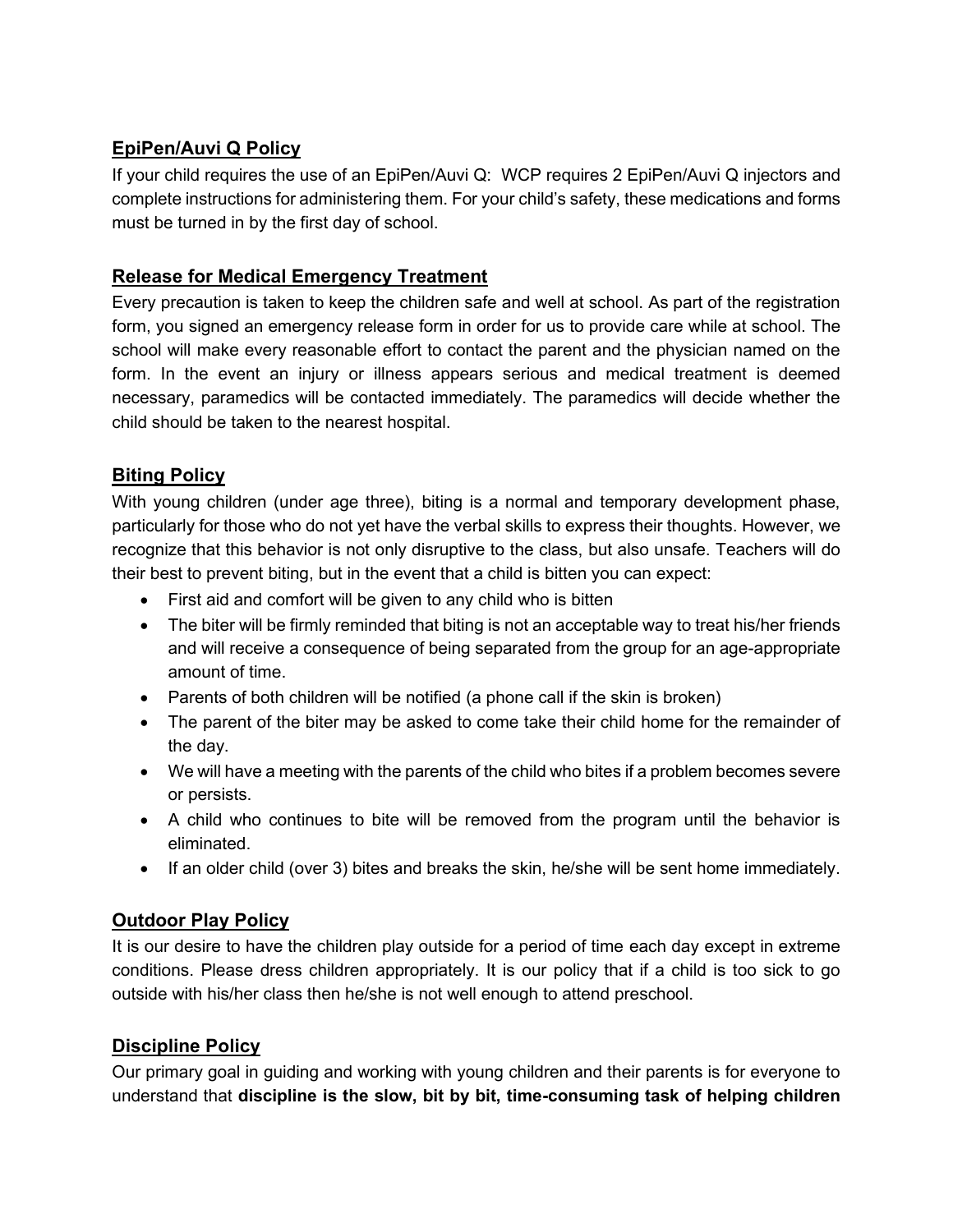**see the sense of acting in a Christ-like way.** We believe discipline should be positive for all children. Our staff uses praise and encouragement to help children learn classroom procedures and good social habits. An interested, involved child who has appropriate play materials available in a stimulating environment where consistent limits are set, is rarely a discipline problem.

Our form of discipline is to:

- Provide an age appropriate environment
- Set limits that are easily understandable and consistently carried out
- Give the child an opportunity to make decisions concerning his/her behavior
- Allow the child to accept the consequences for his/her behavior

If an incident occurs, the child will be reminded of classroom rules and will be redirected to a more appropriate activity. If the behavior continues, removal from a given situation may be an appropriate consequence. The parent may be called to take the child home for the day. Any discipline problems that persist or are disruptive to the class will be shared with parents so teachers and parents can work together to correct the behavior.

Prolonged behavior problems may result in additional conferences, at which time a professional consultation may be suggested. WCP reserves the right to make the final decision to dismiss a child who, after a reasonable time, cannot adjust or whose behavior consistently disrupts the physical and learning needs of the other children.

#### **Lunch/Snack**

**WCP requires all students to bring a NUT-FREE lunch, which includes a drink, each day**. If you send in an alternative butter, please label the item for teachers. **Any food items that are prepared with or contain nuts will be sent home un-opened**. Please pack everything your child will need, including utensils, napkins, etc. and cut up any foods that may cause choking hazards. Do not send whole grapes, hotdogs, candy or popcorn. We encourage you to send in a healthy lunch. We will not be able to refrigerate or warm food, so plan accordingly. **Candy, soda, high sugar items and food that contains nuts will be sent home**. **Please make your child's teacher aware of any food related allergies.**

A morning snack will be provided by the school which may include Goldfish, Animal Crackers, Graham Crackers and Pretzels. Please send a second drink for your child's snack time.

#### **Celebrations**

*Seasonal parties* will be observed at Preschool. Parents will sign-up at the beginning of the year and room-moms will help coordinate the parties. No money should be requested of each child or the teacher for these parties. We ask parents to remember that this is a Christian preschool. Parties should reflect the appropriate "theme" and be simple in nature. Due to the increasing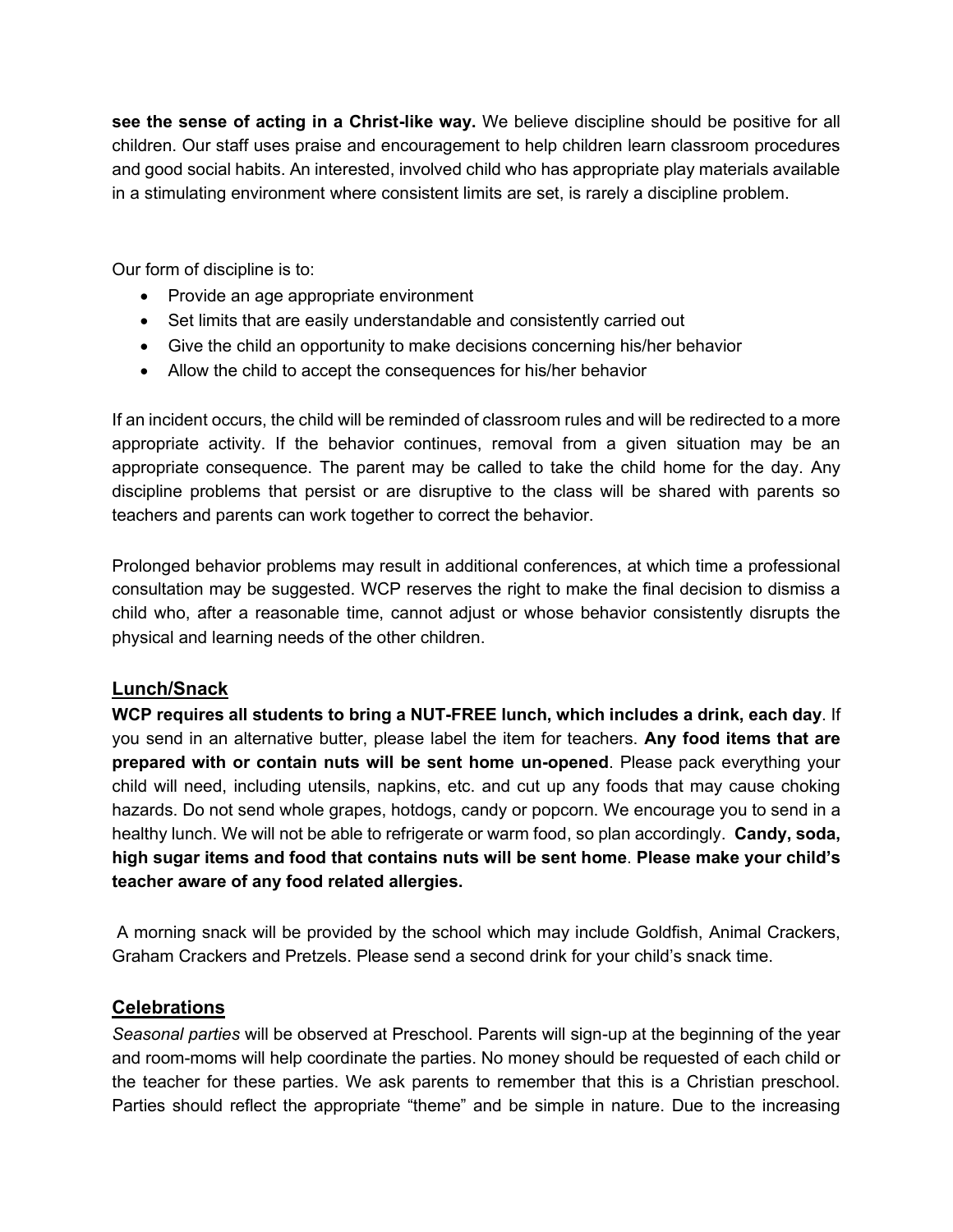number of children with food allergies, we ask that all **food coming into classrooms for class parties be store bought and pre-packaged.** Please keep sweets to a minimum and **no balloons, please**!!

\*Fall festival/harvest in place of Halloween-no costumes to be worn.

Your *child's birthday* is special, and we want to celebrate it. Please contact your child's teacher to arrange a time to celebrate and discuss details. Please remember no decorations, balloons of any kind of "treat" bags.

\*\**Personal party invitations will only be distributed to your child's classroom members. Every child in the class must be included; otherwise, party invitations must be sent from home.*

#### **Visitors**

Parents are always welcome to visit their child's classroom. However, it is often best to wait until after the first weeks of school to avoid upsetting children who are still adjusting to class. Check with your child's teacher for the best time to visit. A visitor tag must be worn the entire time you are in the building. Visitors may only be alone with their own children.

#### **Communication**

We encourage open communication between parent and teacher and believe it is of the utmost importance as we work together in the best interest of your child. We ask all teachers to give their full attention to the children once the school day has begun, so please do not try to contact them during the school day. If you have questions or would like to talk more in depth with a teacher, please make arrangements to meet with the teacher before or after the school day. You can call the office at any time during the day for immediate help or support. We ask that parents keep staff informed of any particular issues or concerns and share those with the classroom teacher first as appropriate, then the WCP Director as needed. Other ways we communicate:

- *WCP Website*: [www.weddingtonchurch.org/wcp](http://www.weddingtonchurch.org/wcp)
- *Communication from Staff*: Our staff will communicate with families through phone calls, emails, monthly calendars, Shutterfly website, and other social media platforms.
- *Conferences*: Formal conferences are scheduled in January. However, you may request a conference with sufficient notice at any time throughout the year.
- *Communication Folders*: This folder is sent home each day and should be checked for important daily communication and then sent back to school the following day.

#### **Curriculum**

Using our published curriculums; The Creative Curriculum [\(www.teachingstrategies.com\)](http://www.teachingstrategies.com/), and Learning Without Tears [\(www.lwtears.com\)](http://www.lwtears.com/), children in our program will be offered opportunities to meet a variety of academic, physical, social and emotional goals. We also offer a Bible based Christian curriculum. Classes will study age-appropriate Bible verses and Bible stories. We also offer the following: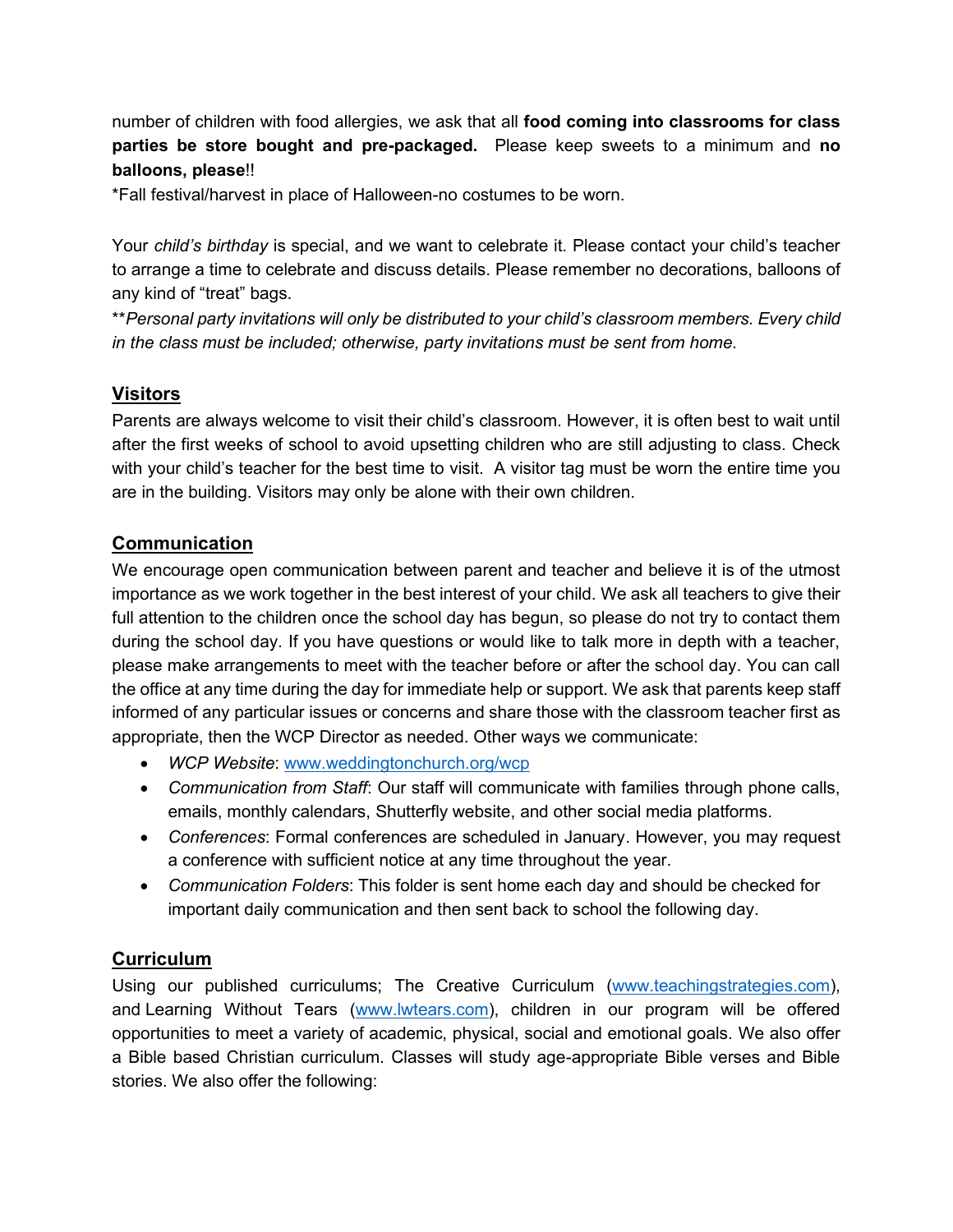- Chapel: Preschool students in 3, 4, and 5-year-old classes and teachers will participate in a Christian worship experience each month. The program will be presented by special guests including members of our church staff. Parents are welcome to join their children during Chapel Service.
- Music: A music class is offered once a week for all preschool students.

#### **Personal Advertising/Fund-Raising**

As a ministry of WUMC, the WCP Board must approve any personal advertising or fund-raising material prior to distribution. In general, advertising for profit or for personal gain is not allowed via WCP.

#### **Emergency Drills**

Fire Drills, Severe Weather, Shelter in Place, and Lockdown drills are held throughout the school year in order to prepare staff and children for these type of emergencies.

#### **Field Trips**

Occasionally, our preschool classes will have field trips either in-house or locally. Our teachers carefully select places and activities of interest that will enhance our curriculum. Parents will receive notices of field trips well in advance. Your supply fee covers any student cost related to the field trip. Any parent fees will be collected prior to the trip.

WCP does not have a means to care for a child who does not participate in his/her group field trip. If a parent chooses not to have a child participate and another responsible caregiver cannot attend, the child should be kept out of school that day.

A permission slip must be signed by a parent and returned by the date requested by the teacher. If a child arrives without their permission slip and fee, the parent or emergency contacts will be contacted to pick up the child.

A parent/guardian is required for each two-year-old who attends a field trip, plus WCP staff.

Three-year-olds require four parents per class, plus WCP staff.

Four and five-year-olds require three parents per ten children, plus WCP staff.

#### **Separation**

Separation is a natural part of growing up. We strive to make the transition from home to school as comfortable as possible. Children learn valuable lessons from the cycle of going apart and coming back together: trust, faith, courage, patience, self-confidence, pride, and family loyalty. With time and patience, children become relaxed and find coming to school an enjoyable and fun time. Keep in mind, even well-adjusted children may have anxiety after vacations, Monday mornings, after an extended illness or when a new sibling is born. The following suggestions may help ease the anxious feelings for both parents and children.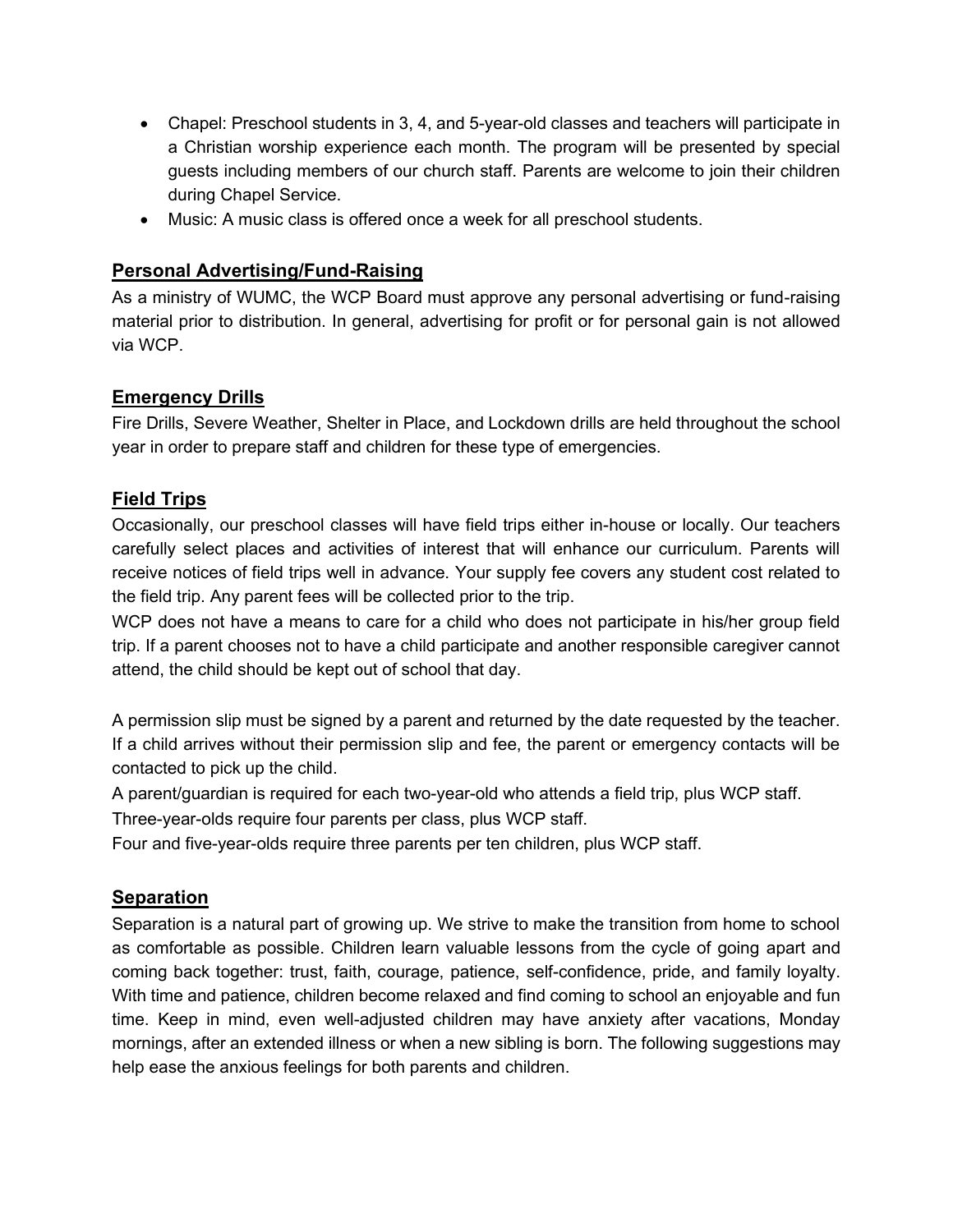**Prepare** your child by talking about school two to three weeks before school starts. You can explain to your child that he/she is going to school to learn and to play. Try playing pretend school where you practice saying good-bye, have lunch and snack time. Try not to show any anxiety you may be feeling. Reassure your child that he/she will have a fun and positive experience and you will return at the end of a very short day. Come to orientation day with your child to meet the teacher, see the classroom and get comfortable with the building.

**Remember**, your child's teacher and other WCP staff will help you during this transition.

#### **What to Bring/Age-Level Specific Information**

Please send children in comfortable and washable play clothes. Preschool can be messy! Clothing should be easy for your child to manage independently and seasonally appropriate. **Please label all items**, including coats, hats mittens, sweaters, etc. Children should wear shoes with firm, sturdy support for safety. We ask that your child not wear flip flops, crocs or loose sandals. Biking shorts/shorts/tights should be worn under skirts and dresses.

Please leave valuable items at home as they may get lost or broken, which could be very upsetting to your child. We ask that guns, war toys, candy, gum and money be left at home.

#### **Twos: What to Bring**

- A full-size backpack (no rolling bags) large enough for your child's belongings which include:
- Lunch (all labeled/snack is provided)
- A labeled water bottle
- Diapers (3; labeled/wipes are provided)
- A full change of seasonally appropriate clothes in a gallon size bag
- Communication Folder (folder is provided)

Please dress your child in clothes that allow for quick and easy diaper changes.

#### **Twos: Toilet Training**

Some of you may decide to start toilet training your child before the end of the year. **Before** you send your child in pullups or underwear, you must have a conversation with your teacher about your plans and understand our parameters. We want to ensure we are all on the same page with the same process.

#### **Threes, Fours and TK: What to Bring**

- A full-size backpack (no rolling bags) large enough for your child's belongings which include:
- Lunch (all labeled/snack is provided)
- A labeled water bottle
- A full change of seasonally appropriate clothes in a gallon size bag
- Communication Folder (folder is provided)